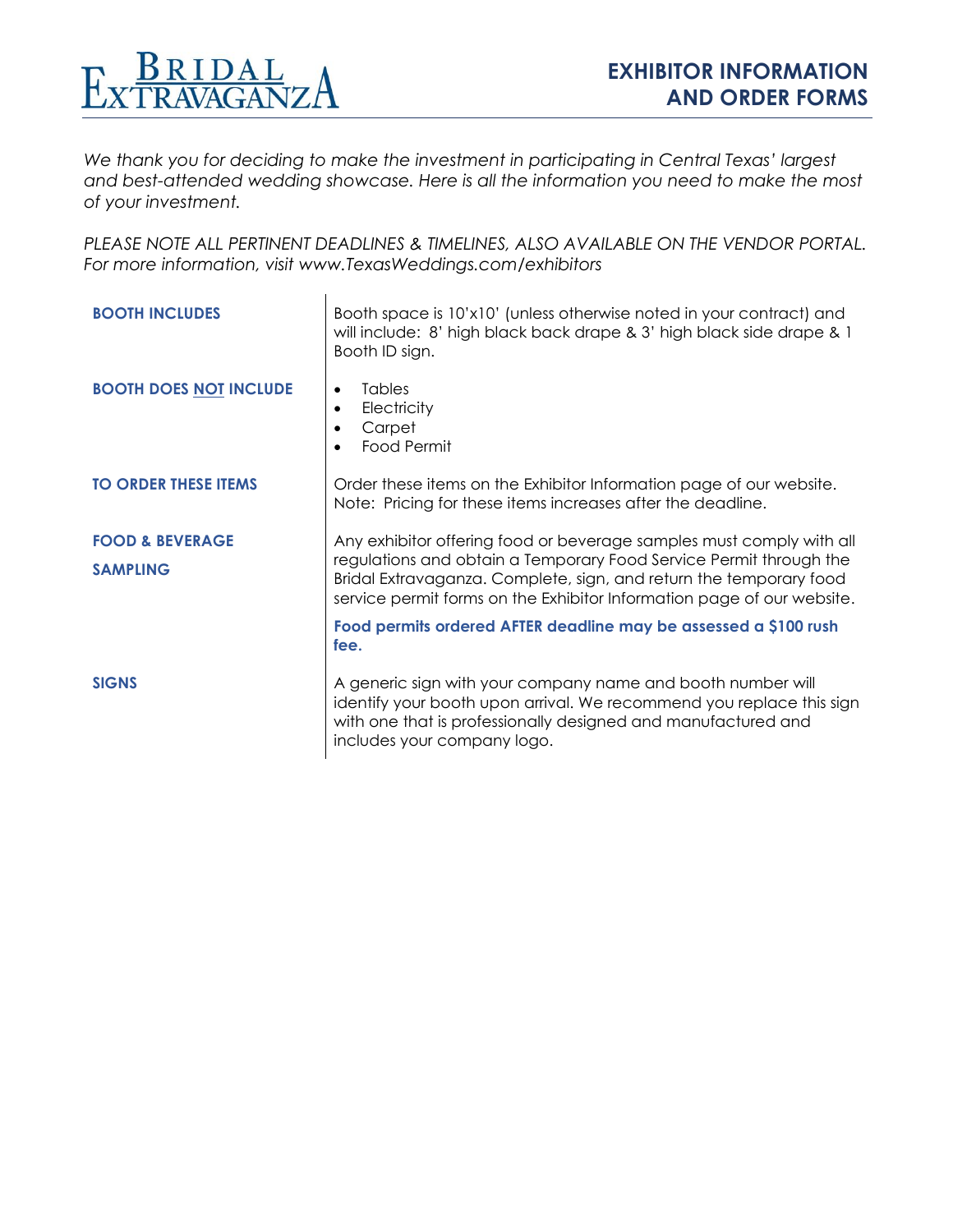

# *RULES & REGULATIONS*

| <b>BOOTH ETIQUETTE</b>   | Fire codes and common courtesy require that you contain your<br>display and staff to your booth.                                                                                                                                                                                                                                                                             |  |  |  |
|--------------------------|------------------------------------------------------------------------------------------------------------------------------------------------------------------------------------------------------------------------------------------------------------------------------------------------------------------------------------------------------------------------------|--|--|--|
|                          | No soliciting or promoting of a business is allowed in the aisles or<br>elsewhere outside assigned booth space.                                                                                                                                                                                                                                                              |  |  |  |
|                          | Music and recordings must not interfere with the neighboring<br>booths. Please be courteous of your fellow vendors and keep your<br>sound at an appropriate level.                                                                                                                                                                                                           |  |  |  |
| <b>PER YOUR CONTRACT</b> | Exhibitors must stay within their assigned space.                                                                                                                                                                                                                                                                                                                            |  |  |  |
|                          | Exhibitors may not conduct a raffle or drawing to register<br>$\bullet$<br>brides unless previously approved.                                                                                                                                                                                                                                                                |  |  |  |
|                          | Exhibitors may not share a booth with any other business in<br>$\bullet$<br>any way, including distributing information, literature,<br>business cards, or displaying of products.                                                                                                                                                                                           |  |  |  |
|                          | Exhibitors may not mention or display - graphically, in text<br>$\bullet$<br>or physically - any magazines, websites, newspapers, or<br>any media that Texas Weddings deems a competitor,<br>including reviews, awards, "Best of" and logos.<br>Recognized professional association logos are permitted,<br>provided they are not associated with any media as<br>mentioned. |  |  |  |
|                          | All referral lists are provided only for the Exhibitor's own use.<br>Any distribution or disclosure of the list or any of its contents<br>to any person other than the Exhibitor or its employees is<br>prohibited.                                                                                                                                                          |  |  |  |
|                          | All displays over 4 feet in height cannot extend more than 5<br>$\bullet$<br>feet from the back of the Exhibitor's space.                                                                                                                                                                                                                                                    |  |  |  |
|                          | Exhibitors are responsible for abiding by all local Health, Fire<br>$\bullet$<br>and Safety rules and regulations. You can find links to the<br>latest Health & Fire Regulations on our website,<br>www.TexasWeddings.com/exhibitors under "Rules."                                                                                                                          |  |  |  |
|                          | Exhibitors are responsible for all damages to exhibit hall or<br>$\bullet$<br>decorator property.                                                                                                                                                                                                                                                                            |  |  |  |
|                          | Exhibitors must keep booths open and manned until the<br>$\bullet$<br>show officially closes at 5 p.m.                                                                                                                                                                                                                                                                       |  |  |  |
|                          | No tearing down of displays, packing, or removing items is<br>$\bullet$<br>permitted until the show has been declared officially<br>closed at 5 p.m.                                                                                                                                                                                                                         |  |  |  |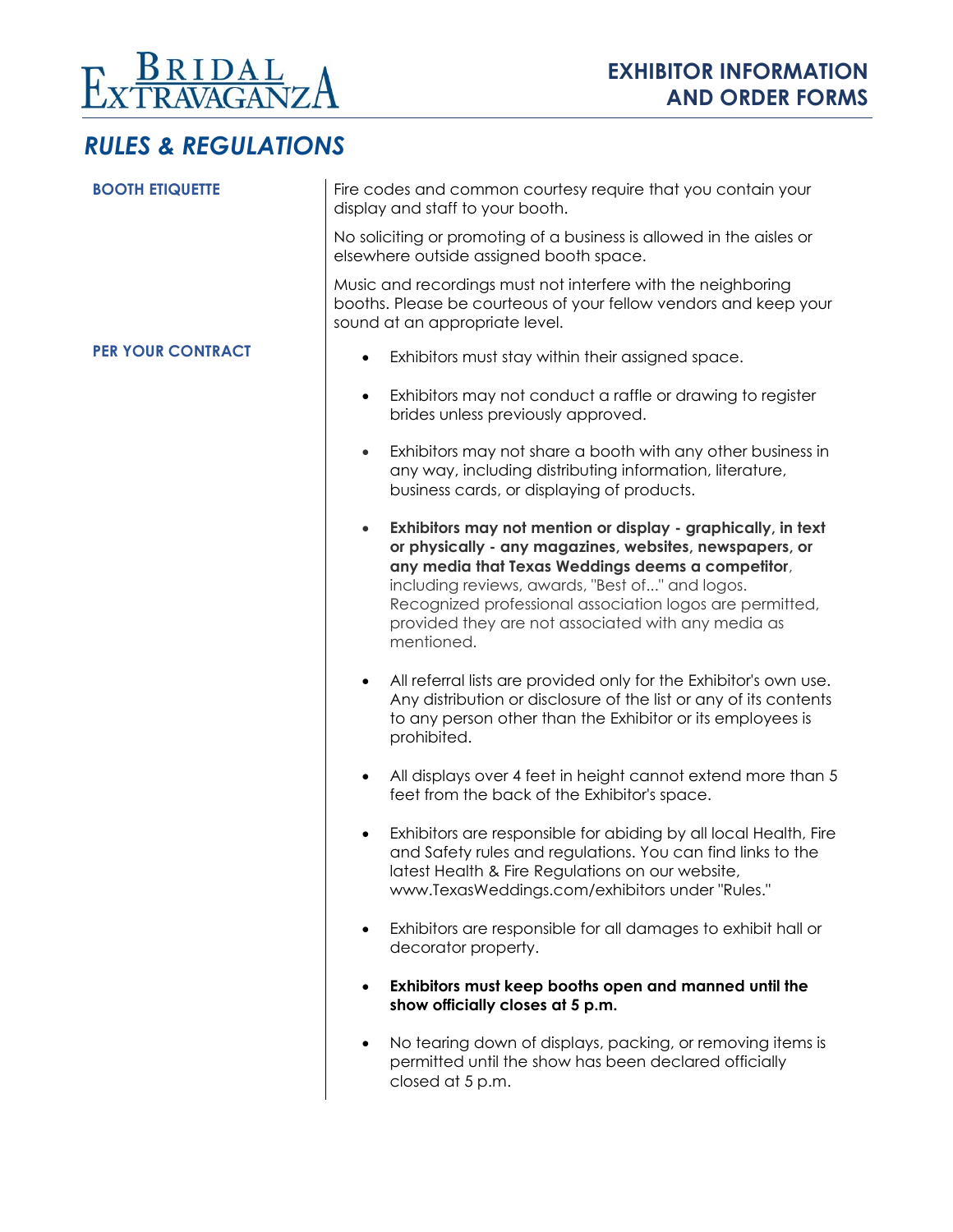

#### *PROMOTIONAL SUPPORT*

#### **WEB & SOCIAL MEDIA BADGES**

Promote your participation in the Bridal Extravaganza by placing these badges on your website and social media. Download from our website: [www.txweddingguide.com/badges.](http://www.txweddingguide.com/badges)

For assistance placing them on your web site, please contact us.



counter cards from your account representative.

**POSTERS/COUNTER CARDS** If you have a storefront, you can request promotional posters and

**FREE TICKET CODE** You should have received a personalized coupon code for a free ticket. Email SpecialEvents@TexasWeddings.com if you have not.

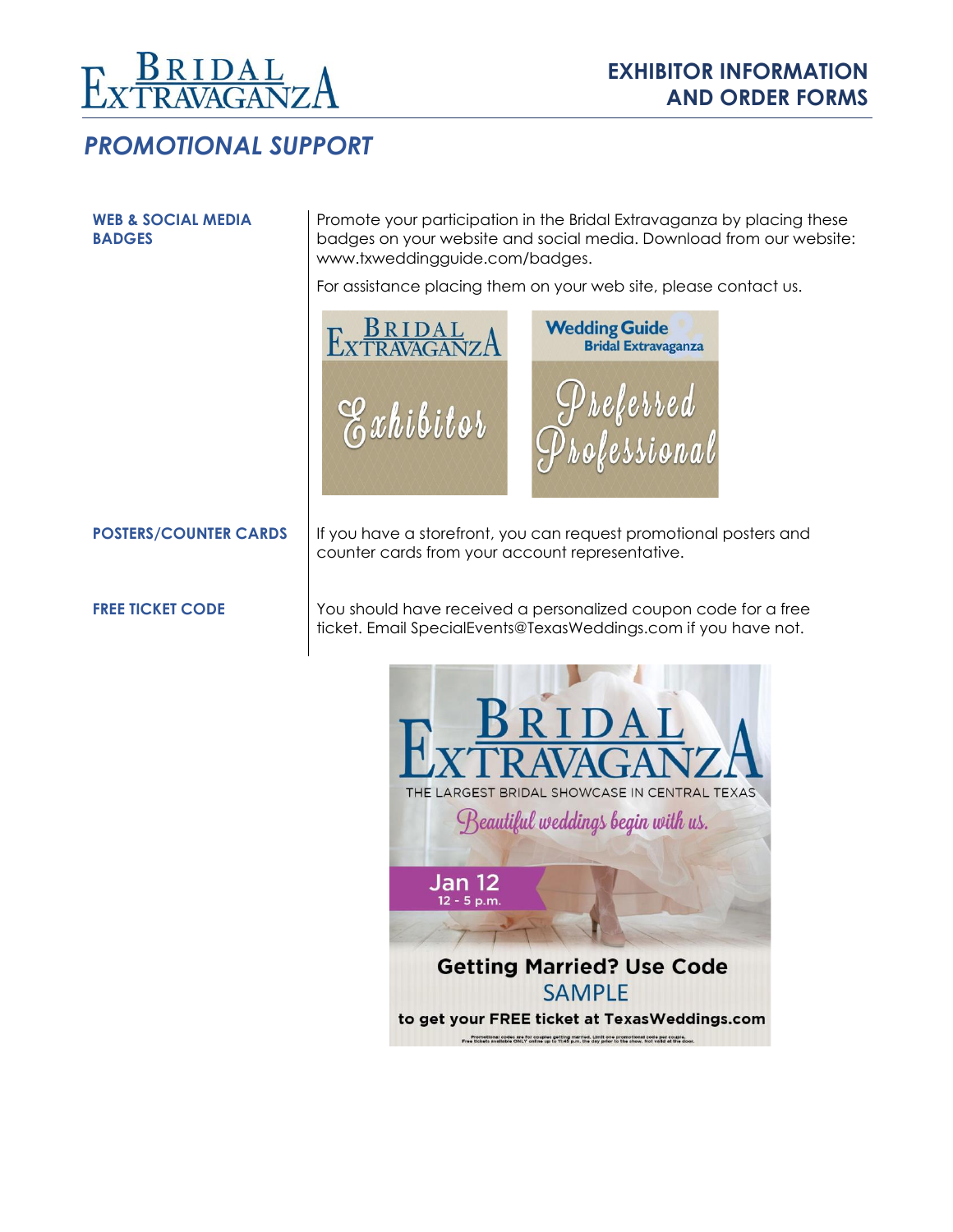

# *MARKETING OPPORTUNITIES*

| <b>OFFICIAL PROGRAM</b> | Each couple receives the $8\frac{1}{2} \times 11$ Official Program Guide. You can<br>reach these couples with a full-page color ad in the Program*.                                                                                                                   |  |  |  |
|-------------------------|-----------------------------------------------------------------------------------------------------------------------------------------------------------------------------------------------------------------------------------------------------------------------|--|--|--|
|                         | Outside Back Cover-\$2,000 (includes production)<br>$\bullet$<br>Inside Back Cover-\$1,500 (includes production)<br>$\bullet$<br>Inside Single Sided - \$1,000 (includes production)<br>$\bullet$<br>Inside Double Sided - \$1,600 (includes production)<br>$\bullet$ |  |  |  |
|                         | Wedding Guide advertisers save \$500!                                                                                                                                                                                                                                 |  |  |  |
| <b>GRAND PRIZES</b>     | Grand prizes are awarded at the end of the day. Prize value must be<br>\$500 or more and must not require any additional purchase. Only one<br>prize per company is allowed.                                                                                          |  |  |  |
|                         | <b>Participating Sponsors:</b>                                                                                                                                                                                                                                        |  |  |  |
|                         | Have their company name listed on the Bridal Extravaganza<br>website                                                                                                                                                                                                  |  |  |  |
|                         | Have their company name listed in the official Bridal Extravaganza<br>Program Guide*                                                                                                                                                                                  |  |  |  |
|                         | Have their company name included in the stage slide show<br>$\bullet$                                                                                                                                                                                                 |  |  |  |
|                         | Complete the Promotions Sign Up through your vendor portal to<br>participate.                                                                                                                                                                                         |  |  |  |
|                         | Grand prize submissions are subject to approval and may or may not<br>be accepted. You will receive a confirmation via email when your prize<br>submission has been accepted.                                                                                         |  |  |  |
| <b>PHOTO PANELS</b>     | Use these 10-foot x 8-foot photo panels to promote your company at<br>the Bridal Extravaganza. Purchased panels will be placed around the<br>hall, attracting attention, used as selfie backdrops, and promoting your<br>company.                                     |  |  |  |
|                         | Cost: \$750                                                                                                                                                                                                                                                           |  |  |  |
|                         | Reuse Cost: \$150                                                                                                                                                                                                                                                     |  |  |  |
|                         | Placement in Booth Cost: \$250                                                                                                                                                                                                                                        |  |  |  |
|                         |                                                                                                                                                                                                                                                                       |  |  |  |

**YOUR<br>LOGO HERE**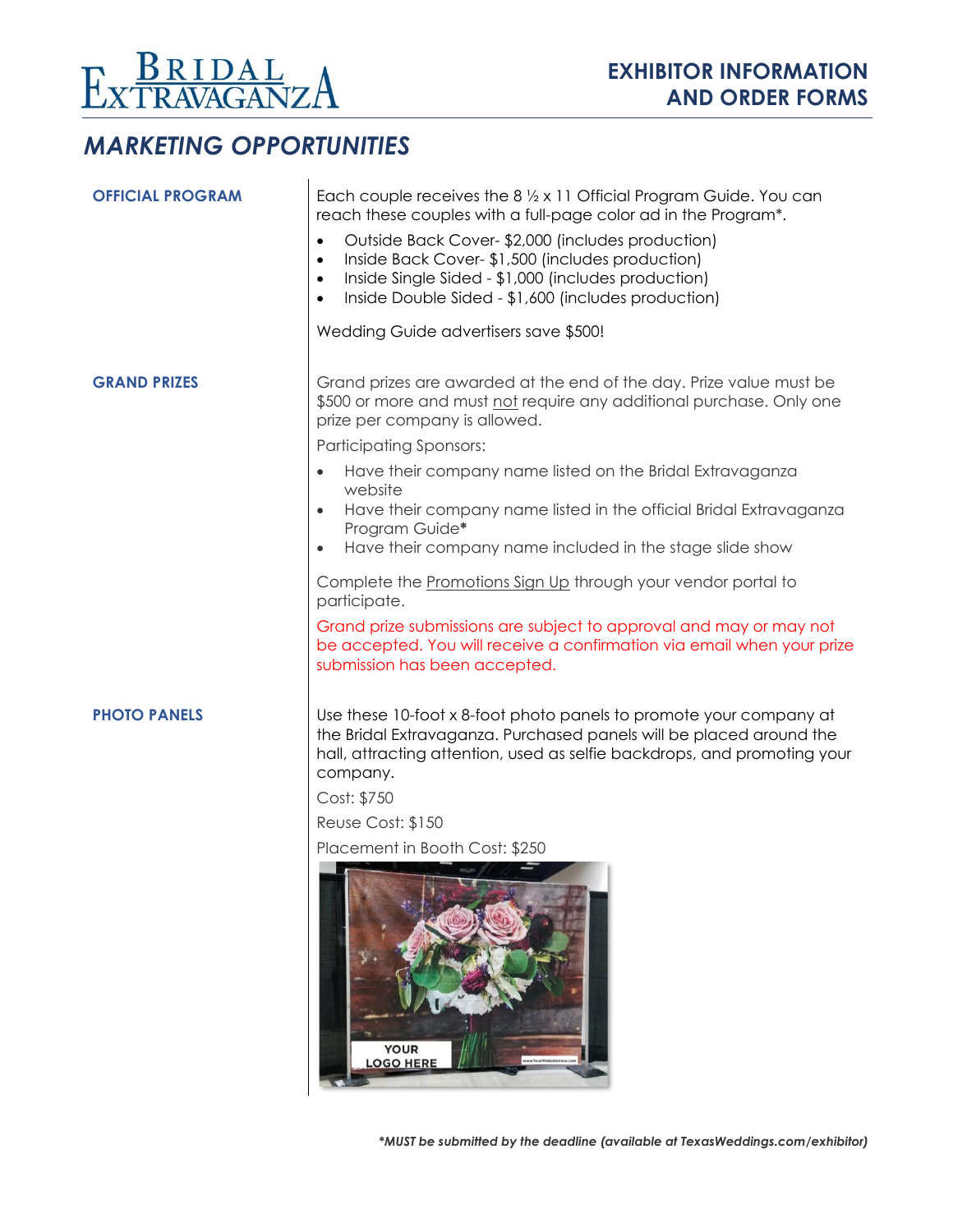

# *MARKETING MATERIALS*

| <b>FLYERS</b>        | These $8\frac{1}{2} \times 11$ flyers on gloss text are great for handing out at the show.<br>2500 Single-Sided sheets \$550<br>$\bullet$<br>2500 Double-Sided sheets \$775<br>$\bullet$<br>5000 Single-Sided sheets \$625<br>$\bullet$<br>5000 Double-Sided sheets \$900<br>$\bullet$ |
|----------------------|----------------------------------------------------------------------------------------------------------------------------------------------------------------------------------------------------------------------------------------------------------------------------------------|
| <b>POSTCARDS</b>     | Follow up with couples after the show. Order them ahead of time, so<br>you are ready to go. Postcards are 6 x 9, gloss coating on one side.<br>1000 pieces \$400<br>$\bullet$<br>2500 pieces \$500<br>$\bullet$                                                                        |
| <b>BOOTH SIGNAGE</b> | Make sure they know who you are.                                                                                                                                                                                                                                                       |
|                      | Banner 8' x 2', 4-color, 13 oz. vinyl, w/ grommets \$200                                                                                                                                                                                                                               |
|                      |                                                                                                                                                                                                                                                                                        |
|                      | Tension Fabric Pop Up banner 36" x 90" 4-color<br>\$325<br>90''<br>36''                                                                                                                                                                                                                |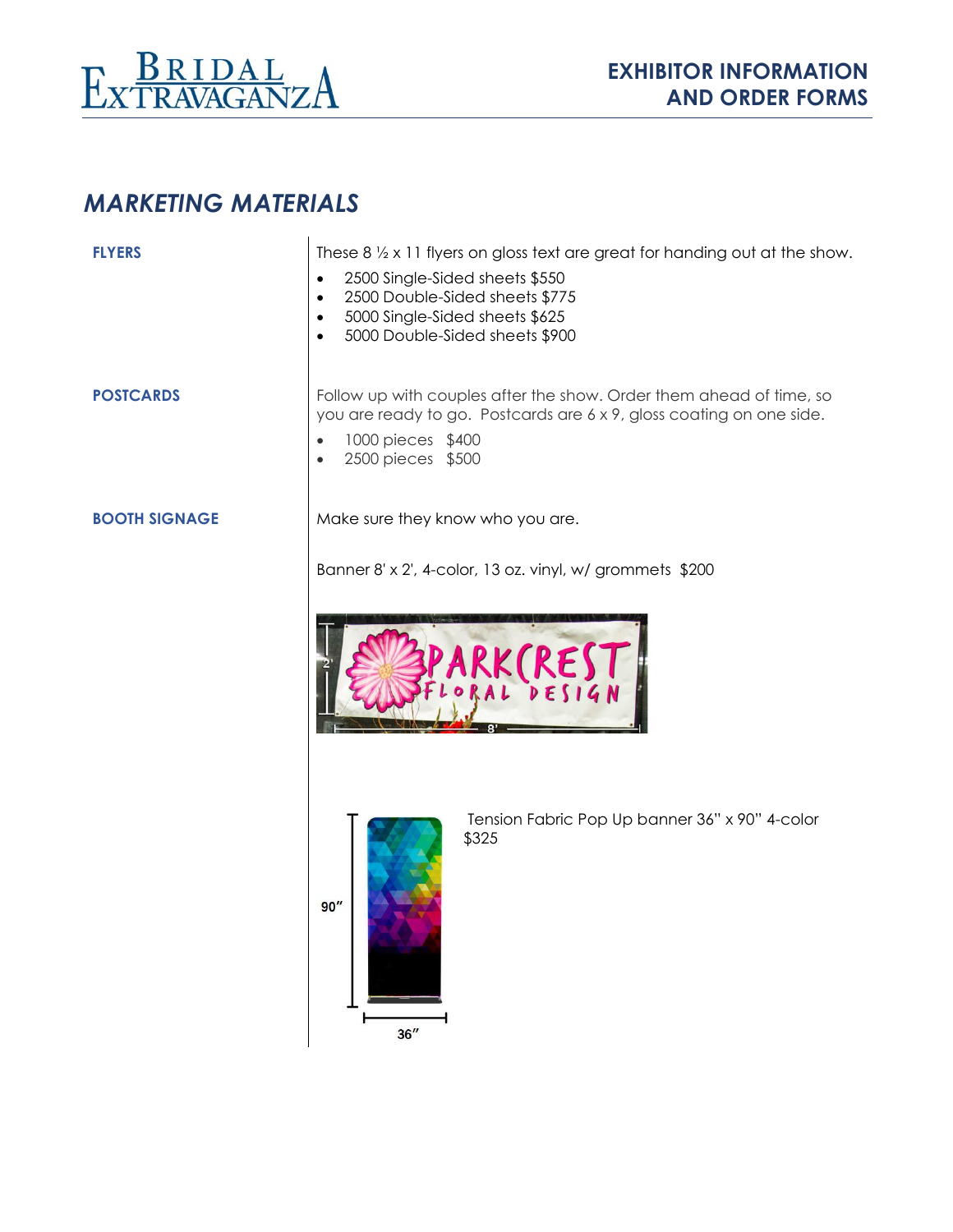# *HELPING YOU CONNECT – ProScan*

Connecting you with couples during and after the Bridal Extravaganza is a crucial step in getting a good return on your investment. That's why we are excited to offer a better way to exchange contact information with couples at our shows with the ultimate mobile app, the Texas Weddings App with ProScan. The new app lets you access all your leads in one place, on your Vendor Portal.

ProScan simplifies your wedding show follow-up by connecting you with brides and grooms, instantly giving you access to their contact information and wedding needs.

| <b>GETTING STARTED</b>  | Couples attending the show download ProScan and complete their<br>profile with their contact information, wedding date, and other info<br>(guest count, budget, etc.).                                                                             |
|-------------------------|----------------------------------------------------------------------------------------------------------------------------------------------------------------------------------------------------------------------------------------------------|
|                         | As they walk the show, they will scan your unique ProScan code<br>(provided by us). Your ProScan code provides them with access to<br>your ProScan profile. More importantly, you get their information too.                                       |
| <b>DOWNLOAD</b>         | Download the Texas Weddings App to your phone from the App<br>Store or Google Play.                                                                                                                                                                |
| <b>LOGIN</b>            | Please log in to your Vendor Portal and verify that your profile section<br>is complete and current.                                                                                                                                               |
|                         | If logging into the App, use the same email and password you use for<br>your Vendor Portal.                                                                                                                                                        |
| <b>COMPLETE PROFILE</b> | The description section is a great place to tell more about you and<br>your services. You can also add any show day special offers. This<br>section can also include links to your social media pages or any web<br>address you would like to add. |
|                         | Note: URLs typed in the description section will be linked, but must<br>include the leading https:// - for example<br>https://www.texasweddings.com                                                                                                |
| <b>FOLLOW-UP</b>        | After the Bridal Extravaganza, log in to your Vendor Portal to find your<br>ProScan leads, available instantly.                                                                                                                                    |
|                         | This is your list of "hot leads." By exchanging info with you, attendees<br>have shown specific interest in your company. This is the ideal place<br>to start your follow-up marketing efforts. A scan from a bride or groom<br>means, "Call me."  |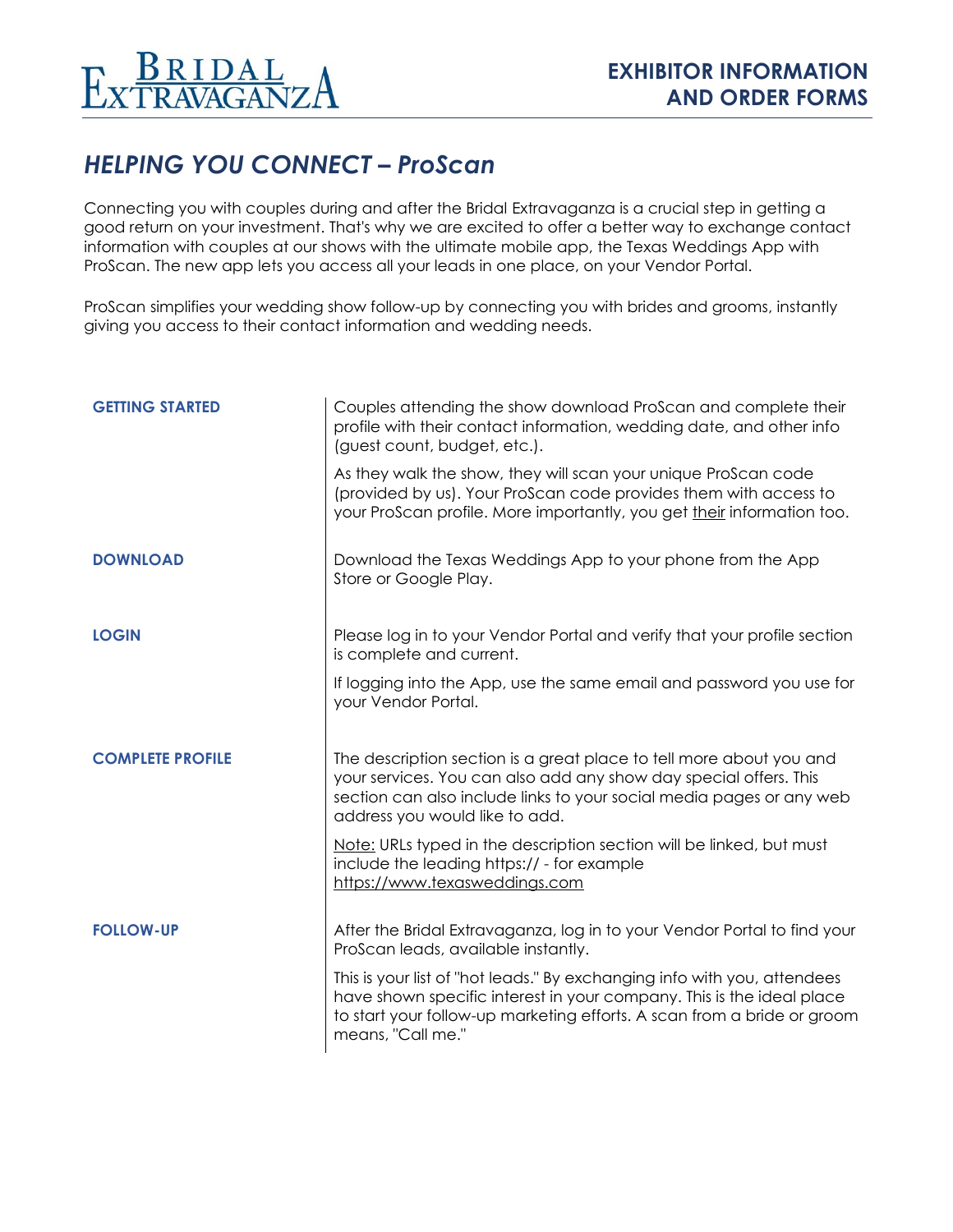

### *HELPING YOU SELL AT THE SHOW – CASH FOR CONTRACTS*

We encourage everyone to make sales at the Bridal Extravaganza. If you do sign contracts at the show, be sure to tell your couples to enter for their chance to win at the Wedding Guide Booth.

| <b>WHO</b>  | Couples sign a contract and enter at the Wedding Guide booth.                                                                                                                                                                                                                                        |
|-------------|------------------------------------------------------------------------------------------------------------------------------------------------------------------------------------------------------------------------------------------------------------------------------------------------------|
| <b>WHAT</b> | Eight lucky brides will win up to \$250 (10% of the contract up to \$250)<br>toward their wedding. The Wedding Guide will pay you directly 30<br>days before the wedding date.                                                                                                                       |
| <b>WHEN</b> | The Cash for Contracts drawing will take place at the end of the day,<br>at 5 p.m., at the Wedding Guide booth. Winners need not be present<br>to win. (In January in Austin, the drawing is held both days.)                                                                                        |
| <b>WHY</b>  | We want you to be successful and make SALES at the show! Today's<br>couples do their research BEFORE the show. Meeting a professional<br>face-to-face can be the final factor in making the sale. It is<br>imperative and in your best interest to keep your booth setup and<br>staffed until 5 p.m. |

#### *HELPING YOU SELL AFTER THE SHOW – BRIDAL BUCKS*

Each registered bride attending the show will receive \$500 in free Bridal Extravaganza Bucks. These bucks can be used to book goods and services from participating exhibitors.

| <b>HOW DOES IT WORK?</b> | All Bridal Bucks must be redeemed within one month of the Bridal<br>Extravaganza, providing an incentive for brides to book your services<br>immediately, filling your dates right away.                                                                                                             |  |  |
|--------------------------|------------------------------------------------------------------------------------------------------------------------------------------------------------------------------------------------------------------------------------------------------------------------------------------------------|--|--|
|                          | YOU decide the offer. If you were planning to offer a special<br>incentive at the show, make it a Bridal Bucks offer.                                                                                                                                                                                |  |  |
|                          | Participating exhibitors will:                                                                                                                                                                                                                                                                       |  |  |
|                          | Be listed on the Bridal Extravaganza website<br>$\bullet$<br>Be listed in the official Program Guide (if submitted before<br>$\bullet$<br>deadline)<br>Receive a Bridal Bucks sign for their booth<br>$\bullet$                                                                                      |  |  |
| <b>SAMPLE OFFERS</b>     | \$500 in Bridal Bucks toward the facility rental fee<br>$\bullet$<br>\$350 in Bridal Bucks toward food & beverage for Saturday events<br>$\bullet$<br>\$100 in Bridal Bucks off any photography package<br>$\bullet$<br>\$50 in Bridal Bucks toward any floral package of \$750 or more<br>$\bullet$ |  |  |
| <b>CONSIDERATIONS</b>    | Bridal bucks come in \$20 increments.<br>$\bullet$<br>You decide how much Bridal Bucks to accept; what restrictions<br>$\bullet$<br>apply.<br>Bridal Bucks expire 30 days after the Bridal Extravaganza.<br>$\bullet$<br>We suggest you do not accept Bridal Bucks as deposits.<br>$\bullet$         |  |  |
| <b>DEADLINE</b>          | Complete the Promotions Sign Up Form by the deadline to be listed in<br>the Program Guide and on our website.                                                                                                                                                                                        |  |  |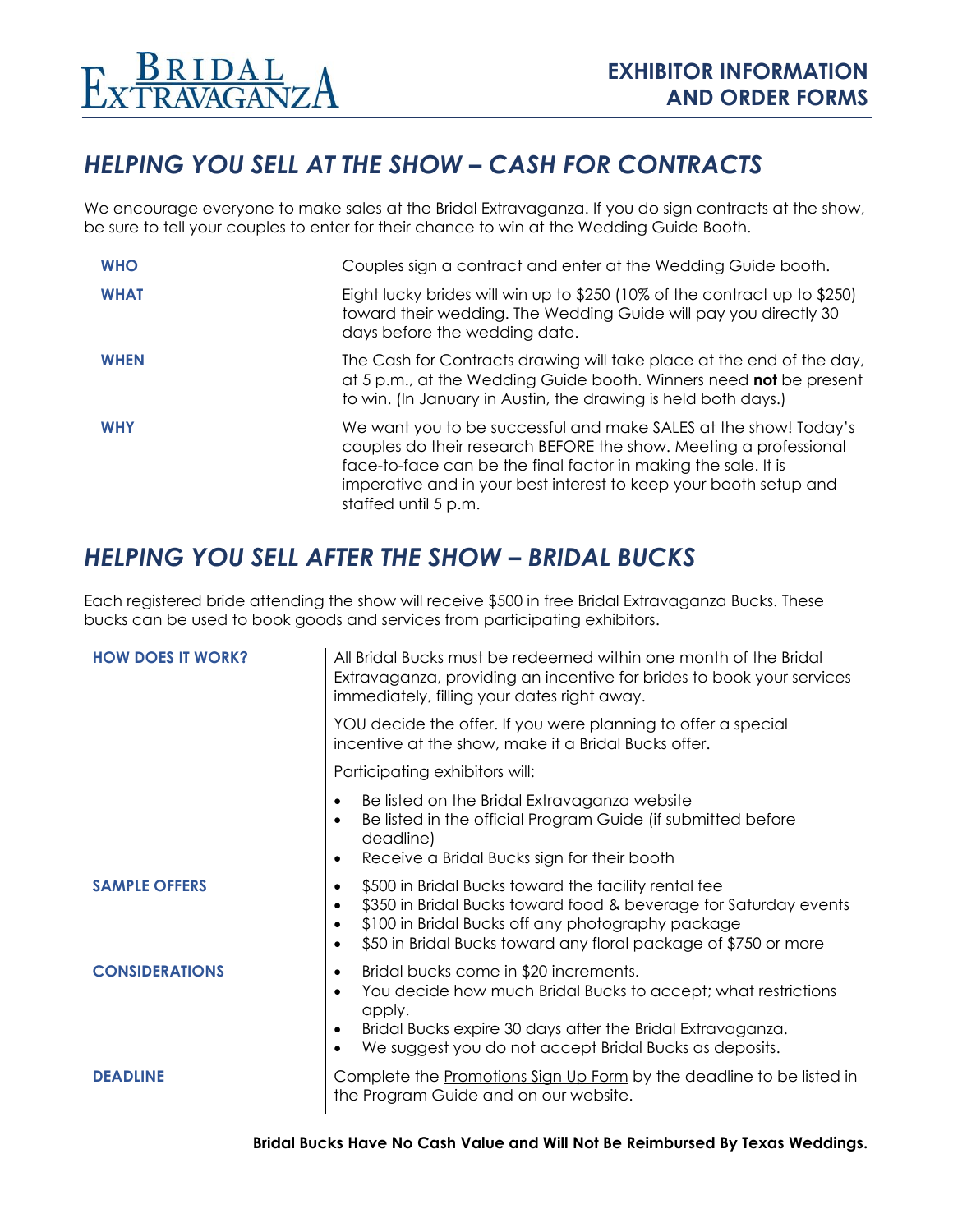

### *ACCESS YOUR SHOW & PROSCAN LEADS*

A few days after the Bridal Extravaganza, you will receive an email notification that your leads are ready and available for you to begin reaching out to the couples. Here's how to start.

**LOGIN** When your contract was processed, you should have received an email from NoReply@texasweddings.com, instructing you to set up your account. This applies to NEW clients only. Existing clients should already have an account.

> To access leads visit<https://texasweddings.com/portal> and log in with your email.

| <b>Texas Weddings LTD</b> |             |
|---------------------------|-------------|
| <b>Vendor Portal</b>      |             |
| LOGIN                     |             |
| Email                     | ⊠           |
| Password                  | $_{\oplus}$ |
| Login                     |             |

If you did not get (or cannot find) the email, you can click "Forgot Password" and enter your email. You will receive an email to reset your password.

If the system gives an error "You do not currently have portal access," the email you entered is not what we have on file for your account. Call us at (210) 599-0336 or email [ClientServices@TexasWeddings.com](mailto:ClientServices@TexasWeddings.com)

**VIEW LEADS** On the left side menu, click "Show Leads"

- All of the shows your company has participated in will appear. To view leads, click on the show title on the menu.
- All of the leads for that show will appear. You can filter the leads by selecting a wedding date range. You have the option of viewing the lead information individually or downloading the entire list to a CSV file.

| <b>VENDOR PORTAL</b>            |                      |              |                     |              | (→ Log Out)<br>$\bigcirc$ 2 Notifications $\ast$ |
|---------------------------------|----------------------|--------------|---------------------|--------------|--------------------------------------------------|
| test@test.com                   |                      |              |                     |              |                                                  |
| $\frac{1}{2}$<br>DASHBOARD      | L Download to CSV    |              |                     |              |                                                  |
| $\bigcap$<br>MAGAZINE LEADS     | Search Wedding Dates |              | Search Wedding Date |              |                                                  |
| 目<br>SHOW LEADS                 | Bride                | Phone #      | Email               | Wedding Date |                                                  |
|                                 | Chelsea Willette     | 817/266-5691 | clw11b@acu.edu      | 02/02/2020   | View Lead                                        |
| 1/18SA                          | Lynn Kee             | 210/887-9767 | Ikee06@msn.com      | 06/18/2018   | View Lead                                        |
| $\mathcal{L}$<br>TEST COMPANY 6 | Erica Gallegos       | 210/391-7220 | elizet07@me.com     | 08/25/2018   | View Lead                                        |
|                                 | Tania Comejo         |              | taniasq@att.net     | 08/04/2019   | View Lead                                        |
|                                 | Jensen Caster        |              | DO NOT CONTACT      | 11/11/2018   | View Lead                                        |
|                                 | Delia Cavazos        | 210/241-8014 | cvzdel@gmail.com    | 06/30/2018   | View Lead                                        |
|                                 | Diana Zurita         | 210/393-3688 | dz8519@gmail.com    | 01/19/2019   | View Lead                                        |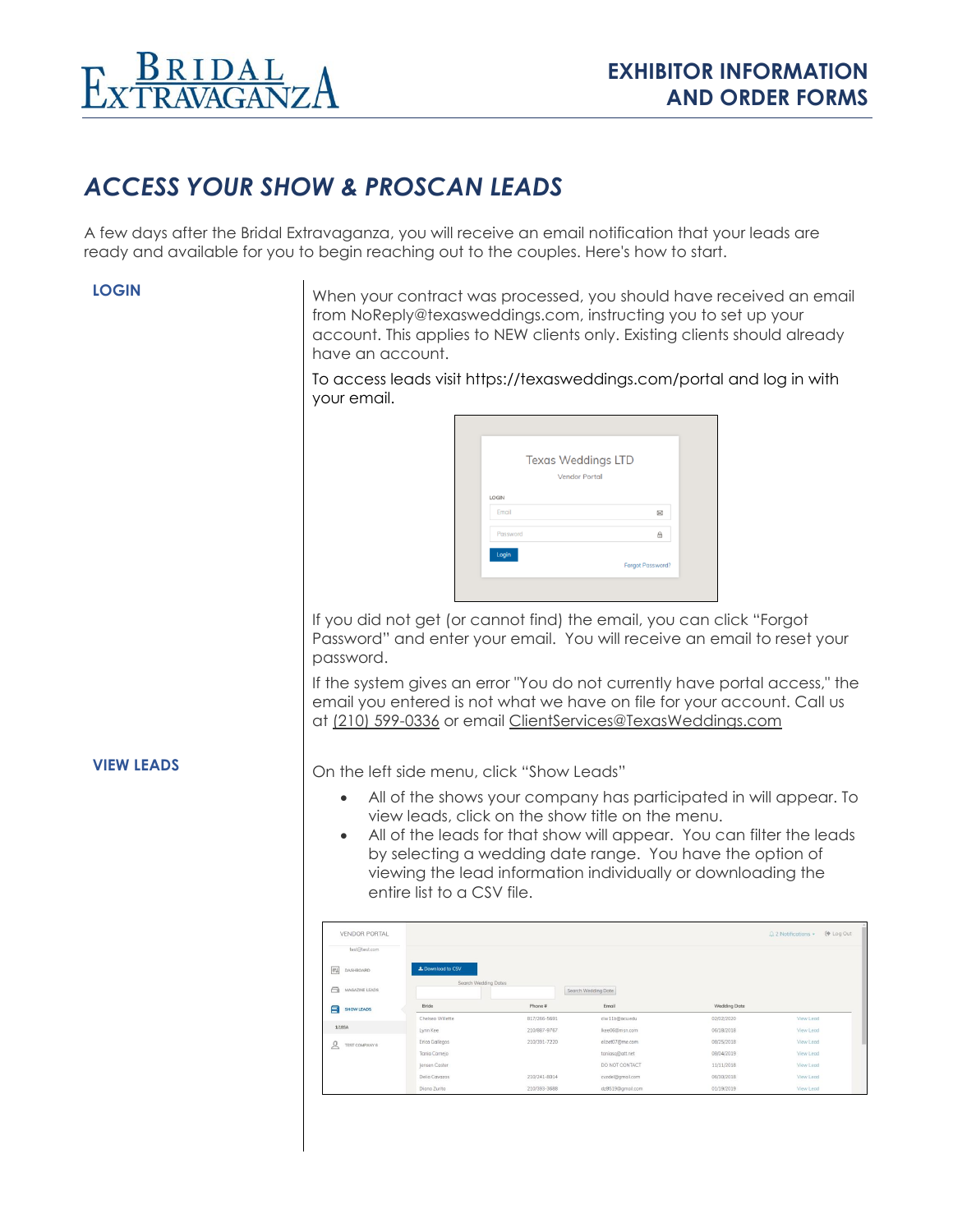

#### *PROMOTIONS SIGN UP FORM*

| <b>Bridal Bucks:</b>                                                                                            |  |  |
|-----------------------------------------------------------------------------------------------------------------|--|--|
| Company Name: Name: Name and Name and Name and Name and Name and Name and Name and Name and Name and Name and N |  |  |
| <b>Contact Name:</b>                                                                                            |  |  |
| Email:<br><u> 1989 - John Stone, Amerikaansk politiker (</u> † 1920)                                            |  |  |
| Phone:                                                                                                          |  |  |

Every couple attending the show receives \$500 in Bridal Bucks to spend with participating exhibitors. The offers submitted are posted on our web site and promoted before and 30 days after the show to let couples know how much they can save!

For your Bridal Extravaganza Bucks offer, we recommend you set up **two offers**:

- 1. Your absolute best offer, available **only** on the day of the show.
- 2. A good (but not as good) offer available for the 30 days after the show.

A strong day-of-show offer can help you book couples at the show. The follow-up offer can help you close more sales immediately after the show.

Day of show offer:

Follow up offer:

#### *Grand Prizes:*

Grand Prizes may be submitted at your Vendor Portal under Show Promotions. We limit the number and type of prizes we accept. *All prizes must have a value of \$500 and NOT require additional booking or purchase. Prizes are subject to approval.*

Offers must be submitted by the deadline to be included in the Program Guide.